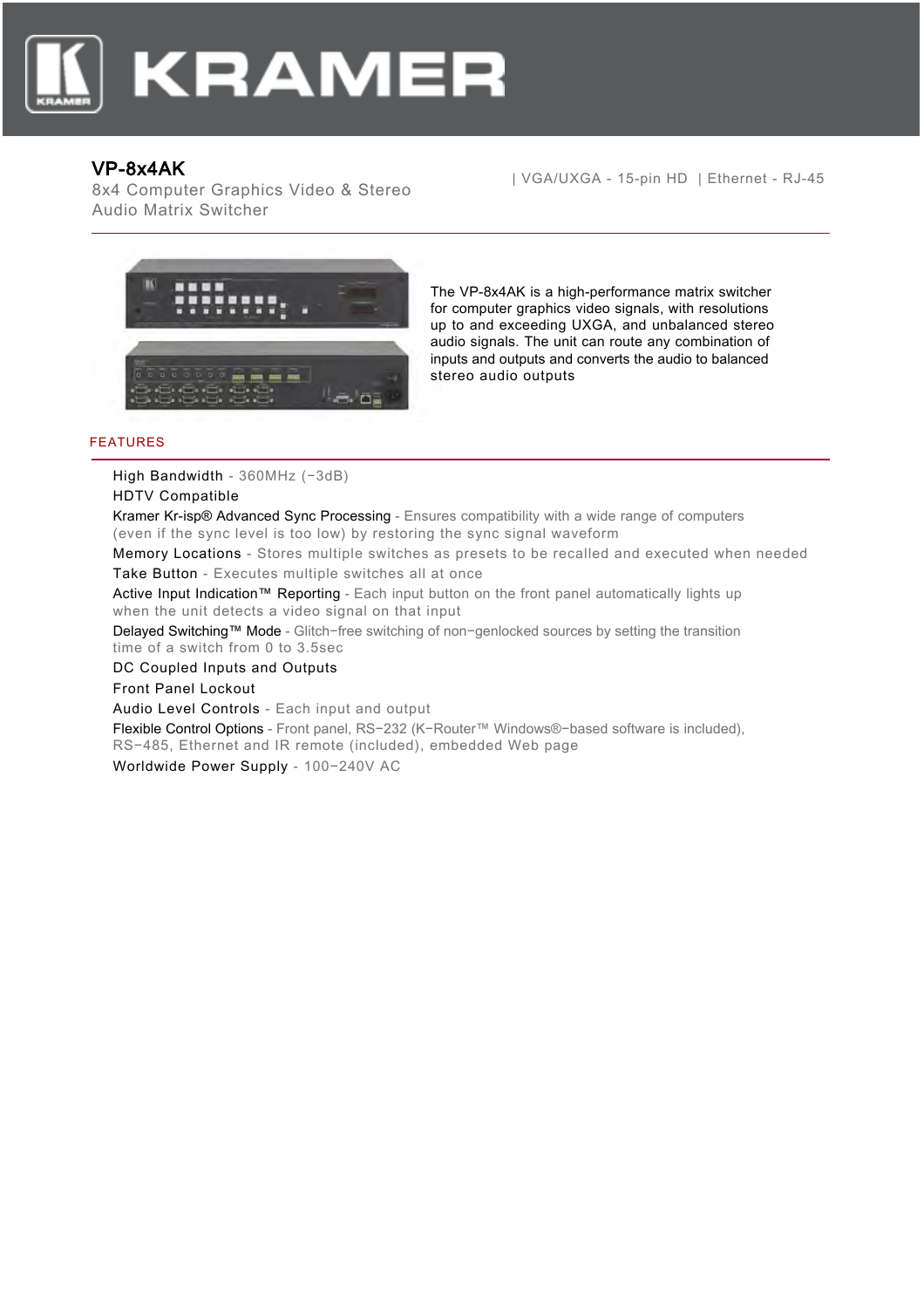

## TECHNICAL SPECIFICATIONS

| INPUTS:                         | 8 UXGA on 15-pin HD connectors, 8 unbalanced stereo audio 3.5mm mini jacks                                                                                                                          |
|---------------------------------|-----------------------------------------------------------------------------------------------------------------------------------------------------------------------------------------------------|
| OUTPUTS:                        | 4 UXGA on 15-pin HD connectors, 4 balanced stereo audio terminal block<br>connectors                                                                                                                |
| MAX. OUTPUT<br>LEVEL:           | Video: 2.3Vpp, Audio: 3.2dBu                                                                                                                                                                        |
|                                 | BANDWIDTH (-3dB): Video: 360MHz, Audio: 22kHz                                                                                                                                                       |
| DIFF. GAIN:                     | 0.05%                                                                                                                                                                                               |
| DIFF. PHASE:                    | $0.05$ Deg                                                                                                                                                                                          |
| K-FACTOR:                       | $0.05\%$                                                                                                                                                                                            |
| S/N RATIO:                      | Video: 66dB @5MHz, Audio: 82dB                                                                                                                                                                      |
| CROSSTALK (all<br>hostile):     | Video: -52dB @5MHz, Audio: Bal: <-70dB @20kHz                                                                                                                                                       |
| CONTROLS:                       | Input/output selector buttons, all, off, video, audio, AFV, store, recall, take audio<br>level, and lock buttons; RS-232, RS-485, and Ethernet control; input and output<br>level control, infrared |
| COUPLING:                       | Video: DC, Audio: AC                                                                                                                                                                                |
|                                 | AUDIO THD + NOISE: $0.02\%$ @+/-1Vpp, "A" weighted = 0.01%                                                                                                                                          |
| AUDIO 2nd<br>HARMONIC:          | 0.002%                                                                                                                                                                                              |
| <b>POWER</b><br>CONSUMPTION:    | 100-240V AC, 19VA                                                                                                                                                                                   |
| <b>INCLUDED</b><br>ACCESSORIES: | Power cord, Windows® based control software, external remote IR receiver cable<br>rack "ears"                                                                                                       |
| <b>PRODUCT</b><br>DIMENSION:    | 19" x 7.24 x 2U (43.6cm x 18.40cm 8.80cm) W, D, H                                                                                                                                                   |
| <b>PRODUCT WEIGHT:</b>          | 2.3kg (5.0lbs) approx                                                                                                                                                                               |
| <b>SHIPPING</b><br>DIMENSION:   | 55.00cm x 29.40cm x 16.10cm (21.65" x 11.57" x 6.34") W, D, H                                                                                                                                       |
| SHIPPING WEIGHT:                | $3.4$ kg $(7.6$ lbs) approx                                                                                                                                                                         |